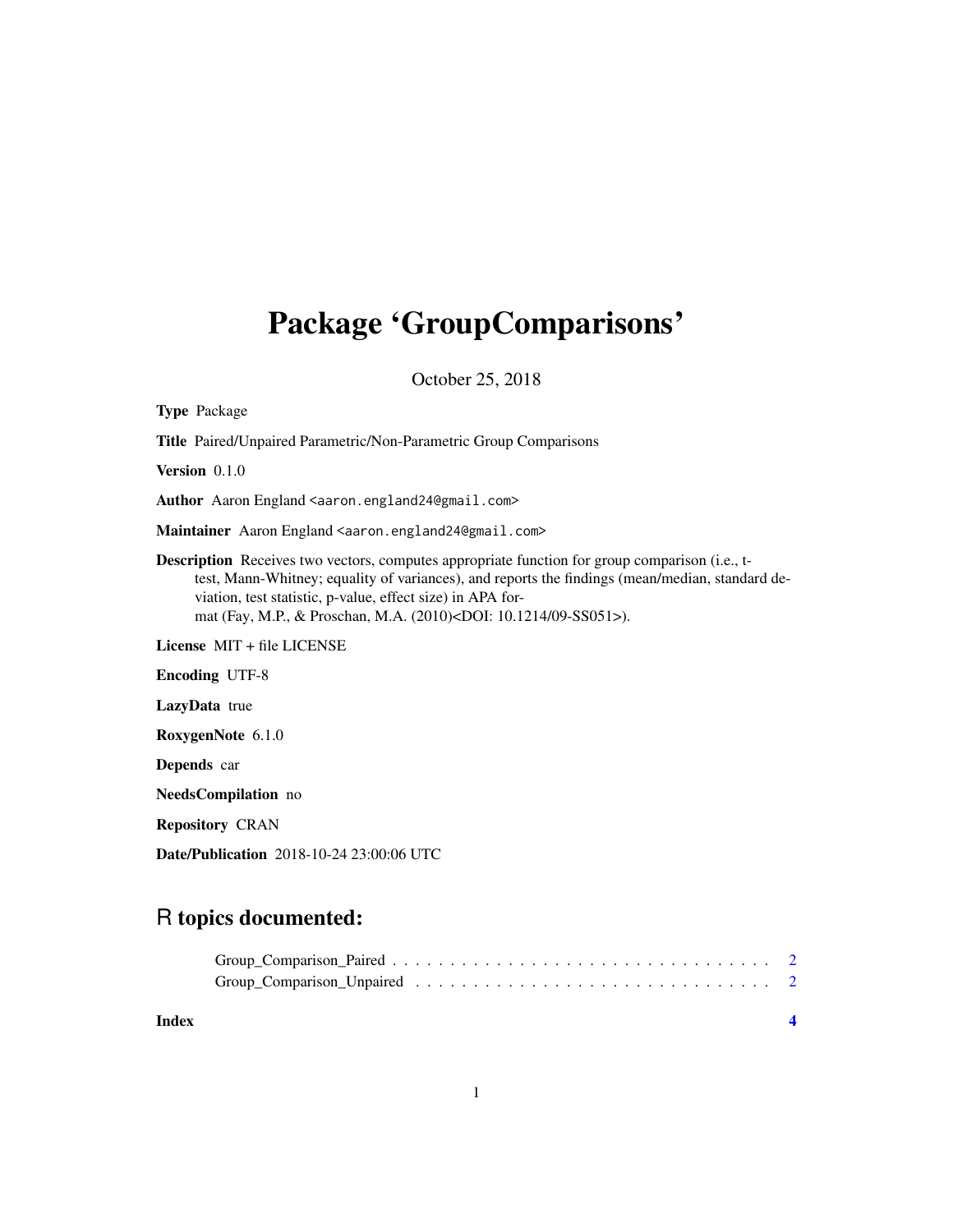<span id="page-1-0"></span>Group\_Comparison\_Paired

*Paired Parametric/Non-Parametric Group Comparisons*

#### Description

Receives two vectors, computes appropriate function for paired group comparison (t-test, Mann-Whitney), and reports the findings (mean/median, standard deviation, test statistic, p-value, effect size) in APA format (Field, A. (2013). Discovering statistics using IBM SPSS statistics. New York, NY: SAGE.).

#### Usage

Group\_Comparison\_Paired(vec1, vec2)

#### Arguments

| vec1 | A vector of numbers |
|------|---------------------|
| vec2 | A vector of numbers |

#### Value

This function returns a sentence summarizing the findings and reporting them in APA format (effect size included)

#### Examples

```
dt <- mtcars
vector1 <- dt$mpg
vector2 <- dt$hp
Group_Test <- Group_Comparison_Paired(vector1, vector2)
Group_Test
```
Group\_Comparison\_Unpaired

*Unpaired Parametric/Non-Parametric Group Comparisons*

#### Description

Receives two vectors, computes best function for unpaired group comparison (t-test, Mann-Whitney), and reports the findings (mean/median, standard deviation, test statistic, p-value, effect size) in APA format (Field, A. (2013). Discovering statistics using IBM SPSS statistics. New York, NY: SAGE.).

#### Usage

Group\_Comparison\_Unpaired(vec1, vec2)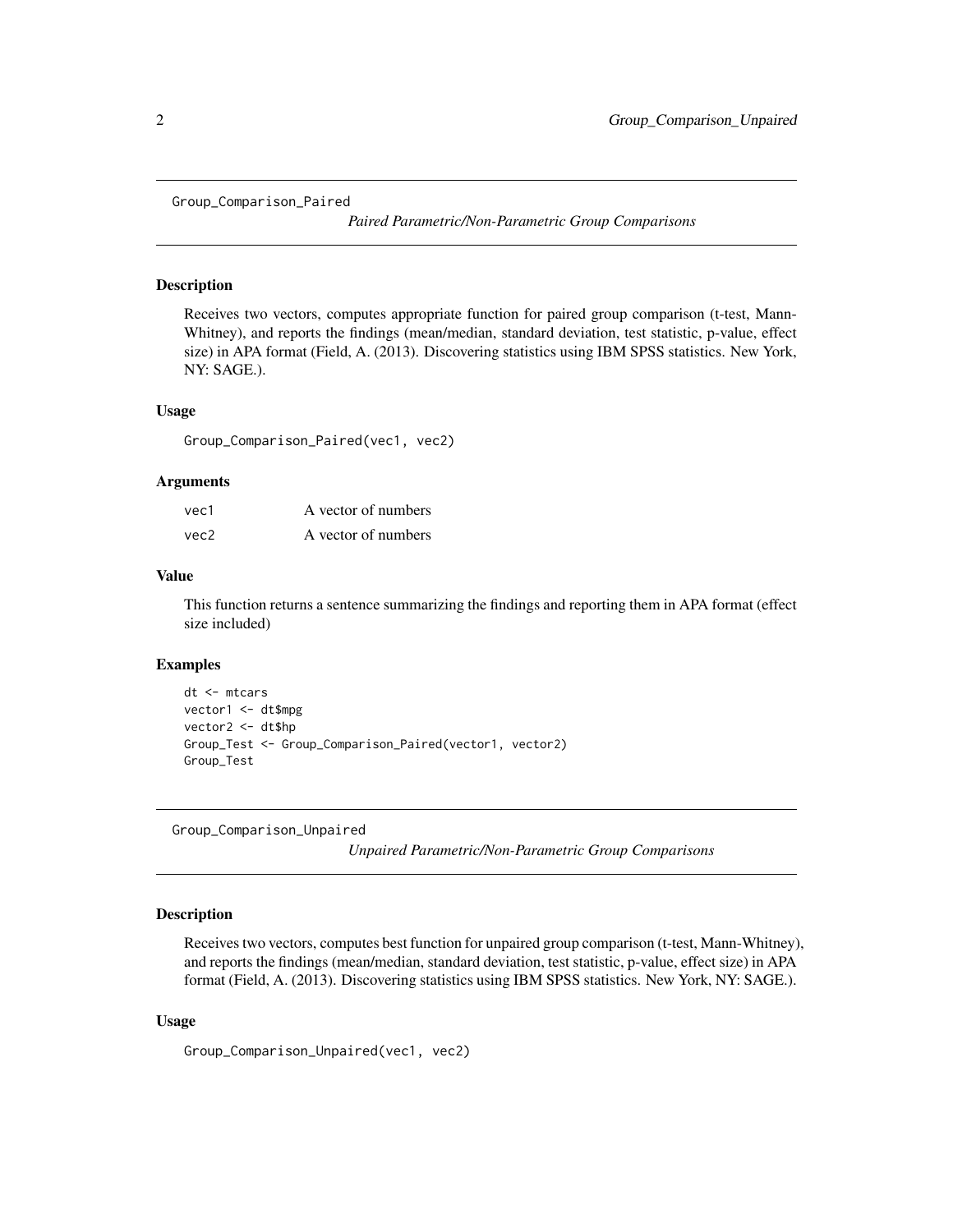### Arguments

| vec1 | A vector of numbers |
|------|---------------------|
| vec2 | A vector of numbers |

## Value

This function returns a sentence summarizing the findings and reporting them in APA format (effect size included)

## Examples

```
dt <- mtcars
vector1 <- dt$mpg
vector2 <- dt$hp
Group_Test <- Group_Comparison_Unpaired(vector1, vector2)
Group_Test
```